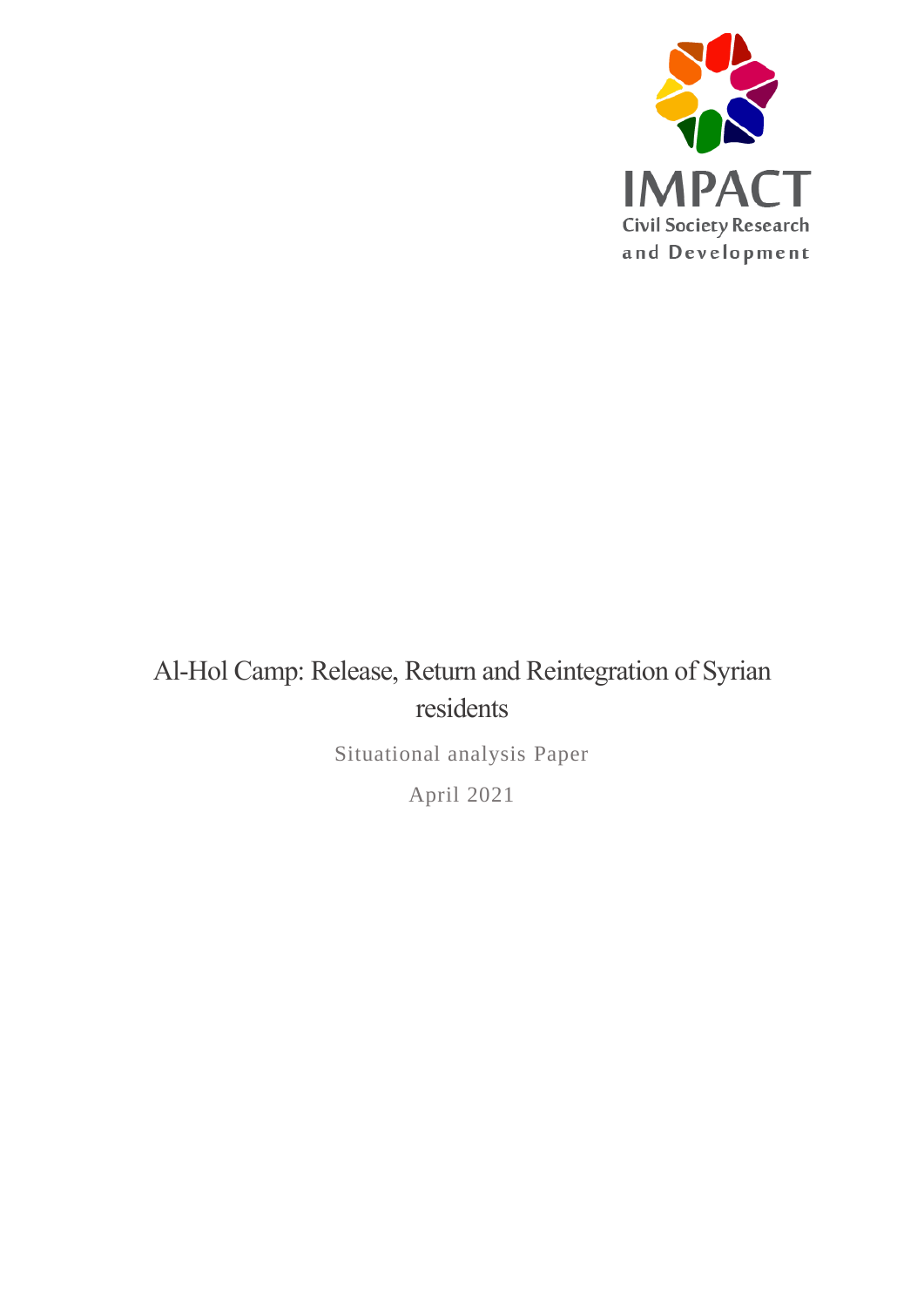

# **Introduction:**

The release and reintegration of Syrian residents of the Al-Hol camp is becoming one major obstacle of stabilization in northeast of Syria (NES), especially in the eastern countryside of Deir Ezzor, the last region liberated from ISIS and the one most destroyed in the fights against the terrorist organization. A complex problem that is does not concern this particular region only, but is highly linked with the security situation in Syria and Iraq.

This paper provides a preliminary analysis on the issue of return from al-Hol camp to the rural areas of Deir Ezzor under the control of the autonomous Administration of North and East Syria (AANES) , and presents the options of return and challenges associated with it; It also addresses the difficulties returnees face in their daily life and obstacles to reintegration with the community.

This paper is based on a survey with 25 women returned with their families to towns and villages in the eastern countryside of Deir Ezzor; Two online interviews with community leaders in the area including a representative of a local civil society organization working primarily with returnees, and a Sheikh directly involved in tribal sponsorship process. in addition to the results of four sessions of dialogue with community leaders and notables held within the framework of the project in the towns of **Muwaylah, Azbah**, **Shahil** and **Jadid Uqaydat** in February 2021.

# **Al-Hol camp**

Al-Hol camp is located 40 kilometers east of the center of Hasakeh governorate, was first set up by the UNHCR in cooperation with the Syrian government during the Second Gulf War in 1991 to house thousands of Iraqi refugees fleeing the war, the number of refugees reach up to 15,000, including Palestinians expelled from Kuwait. the camp was reopened in 2003 along with two other camps to receive refugees fleeing the war in Iraq and was closed in 2007, until it was reopened again in April 2016 for families displaced from areas under ISIS attacks. By late 2017, the camp had a population of 20,000. with the defeat of ISIS it accommodate new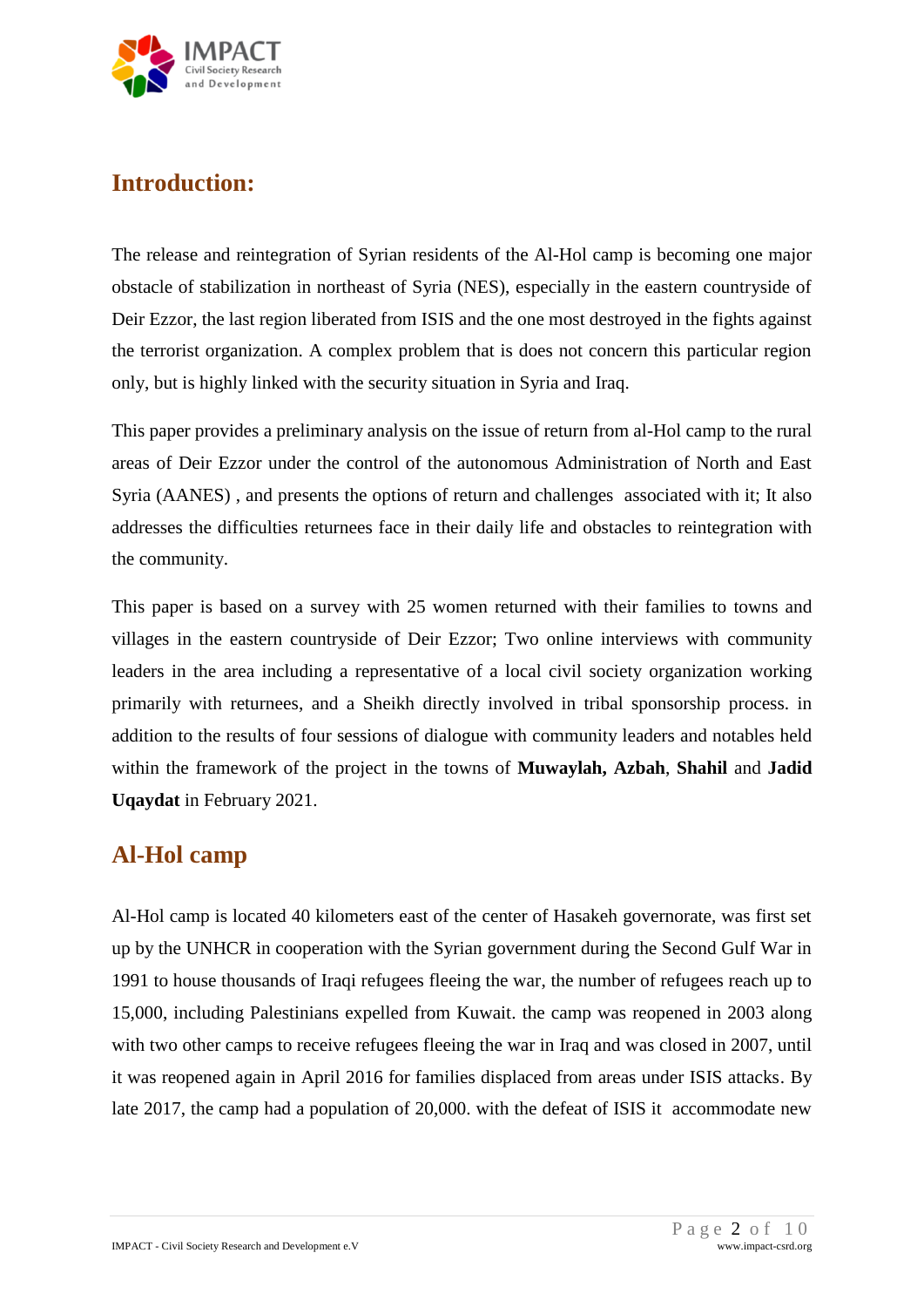

arrivals including families of ISIS fighters, and total number of inhabitants became nearly 74,000 in early 2019.<sup>1</sup>

Since mid-2019 residents were discharged, according to Syrian Democratic Forces (SDF) 61,000 in 16,784 families still live in the camp in March 2021. These families are divided into 8277 Iraqi, 5906 Syrian and 2565 families of foreign fighters.<sup>2</sup> The UN reports at least 40,000 children of various<sup>3</sup> nationalities are in the camp. The camp also houses citizens from 57 countries, the vast majority of whom are ISIS families. 4

The camp administration is done by the commission of Social Affairs and Labor of the AANES, while Bluemont NGO oversees the camp organization and provides needs of its residents. However, according to human rights reports and returnees' testimonies, residents suffer from deteriorating humanitarian conditions, poor services and lack of basic necessities for food, drinking water and healthcare,

In addition to the poor humanitarian and living conditions, the security situation is the biggest concern for camp management and the whole region. In the past year, there have been 47 murder insidents inside the camp,30 of which were Iraqis. Moreover, a security campaign carried out by the SDF and the local police (Asayish) in March 2021 uncovered weapons and tunnels in the camp, leading to the arrest of 28 persons including senior ISIS leaders<sup>5</sup>. This reflects the risks associated with living in the camp and the need to secure and monitor the camp around the clock. The AANES announced that the situation in Al Hol camphas improved after the last security operation, but according to some of the people interviewed in this paper, the camp is in a "catastrophic situation" and could be described as a "ticking time bomb"

most of concerned countries are still reluctant to repatriate their citizens who joined ISIS or their families, whereas the tribal sponsorship system has helped releasing thousands of Syrians from the camp since June 2019, however, the depopulation of the camp is still very slow and not efficient, and there's a need to more efforts in term of : first, to accelerate the release g of

<sup>&</sup>lt;u>.</u> <sup>1</sup> Bridge Press: In numbers, the history of Al-Hol camp is 25.03.2021. Seen at 13.04.2021 <https://bit.ly/3wVlDGg>

<sup>&</sup>lt;sup>2</sup> BBC Arabic: Al-Hol camp: Kurdish forces arrest nine IS members in northern Syria 29.03.2021. Seen at 13.04.202[1 https://www.bbc.com/arabic/middleeast-56556376](https://www.bbc.com/arabic/middleeast-56556376)

<sup>&</sup>lt;sup>3</sup> UN News Site 24.03.2021. Seen at 13.04.2021<https://news.un.org/ar/story/2021/03/1073192>

<sup>4</sup> Syria war toll tops 100: Internal Security Forces Asayish Announces the End of the First Phase of the Security Campaign within the Al-Hol Mini-State 02.04.2021. Seen at 13.04.202[1 https://bit.ly/3a8zVK4](https://bit.ly/3a8zVK4)

<sup>5</sup> Previous Source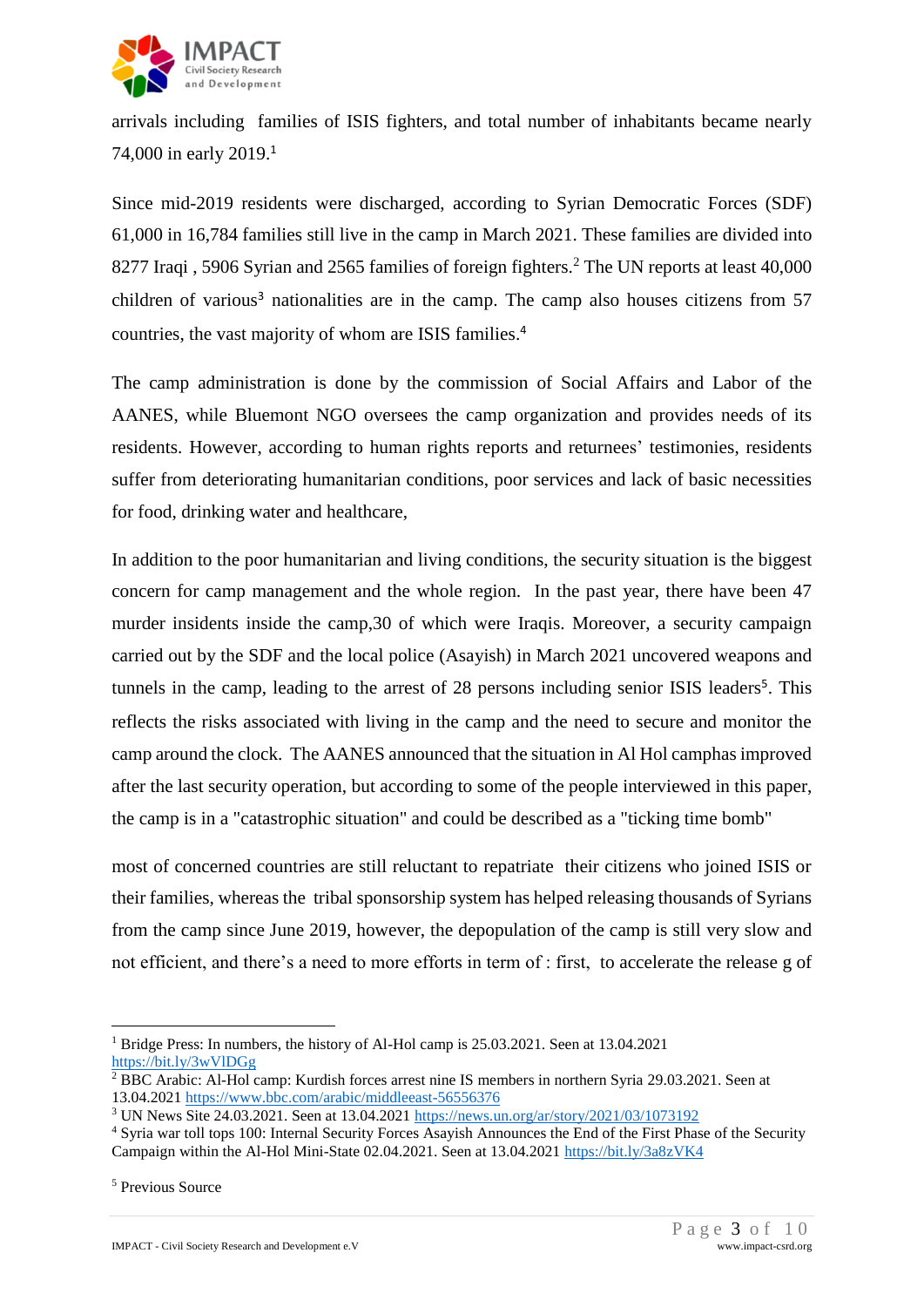

families and children who wish to return to their families and areas of residence or to an area to which they wish to move, and second to ensure a conducive environment to reintegrate these families into the community again.

#### • **Other camps in the region**

There are more than ten small and large camps in the NES, not including the temporary housing facilities in schools and halls. Some camps were closed, while others are still sheltering IDPs, such as the **Mashte Nour** camp in Kobani, established in 2015, **Roj** camp in Gire Resh village and Newroz camp in Malikiyah/Derik region, these two camps were established in 2014 and were designed to Iraqi refugees fleeing ISIS attacks, mainly Yezidi'sescaped from Sinjar and the districts of Zumar and Sheikhan. The **Mabrouk** camp south of Ras al-Ain with a capacity of around 14'000 residents, was opened in January 2015. Al-**Sadd/Al-Shadadi** camp opened in June 2017 and a home to 4'000 IDPs. **Ain Eissa** camp which had about 10'000 residents from Raqqa (however was closed and burned after the Turkish operation peace-spring). **Tuwayhiniya** , **Abu Khashab camp**, **Rashid and Tashrin** camps in Raqqa, Most of these camps were built to accommodate those fleeing ISIS and during the war on ISIS , in addition to those Iraqis from the border-areas who sought refuge in the AANES controlled areas.<sup>6</sup>

Operation Peace Spring by turkey and allied Syrian National Army in Ras al-Ayn and Tal Abyad led to a wave of displacement in late 2019, and the **Washokani** camp was hastly prepared for displaced people and shelters approximately 7500 people, and the **Tal Abyad** camp in Raqqa, which was later expanded due to the influx of IDPs. In addition, many schools (especially in Hasakah Governorate) were repurposed into temporary shelters/

all camps are supervised by the commission of Social Affairs and Labor and managed by local organizations such as the Kurdish Red Crescent, and international organizations such as the UNHCR, UNICEF, Mercy Crops, People in Need, IRD, and IRC.<sup>7</sup>

<u>.</u>

<sup>6</sup> Arta FM: Refugee camps in northeast Syria (video). Seen at 13.04.202[1 http://www.artafm.com/video/6947](http://www.artafm.com/video/6947)

<sup>7</sup> Same source as before.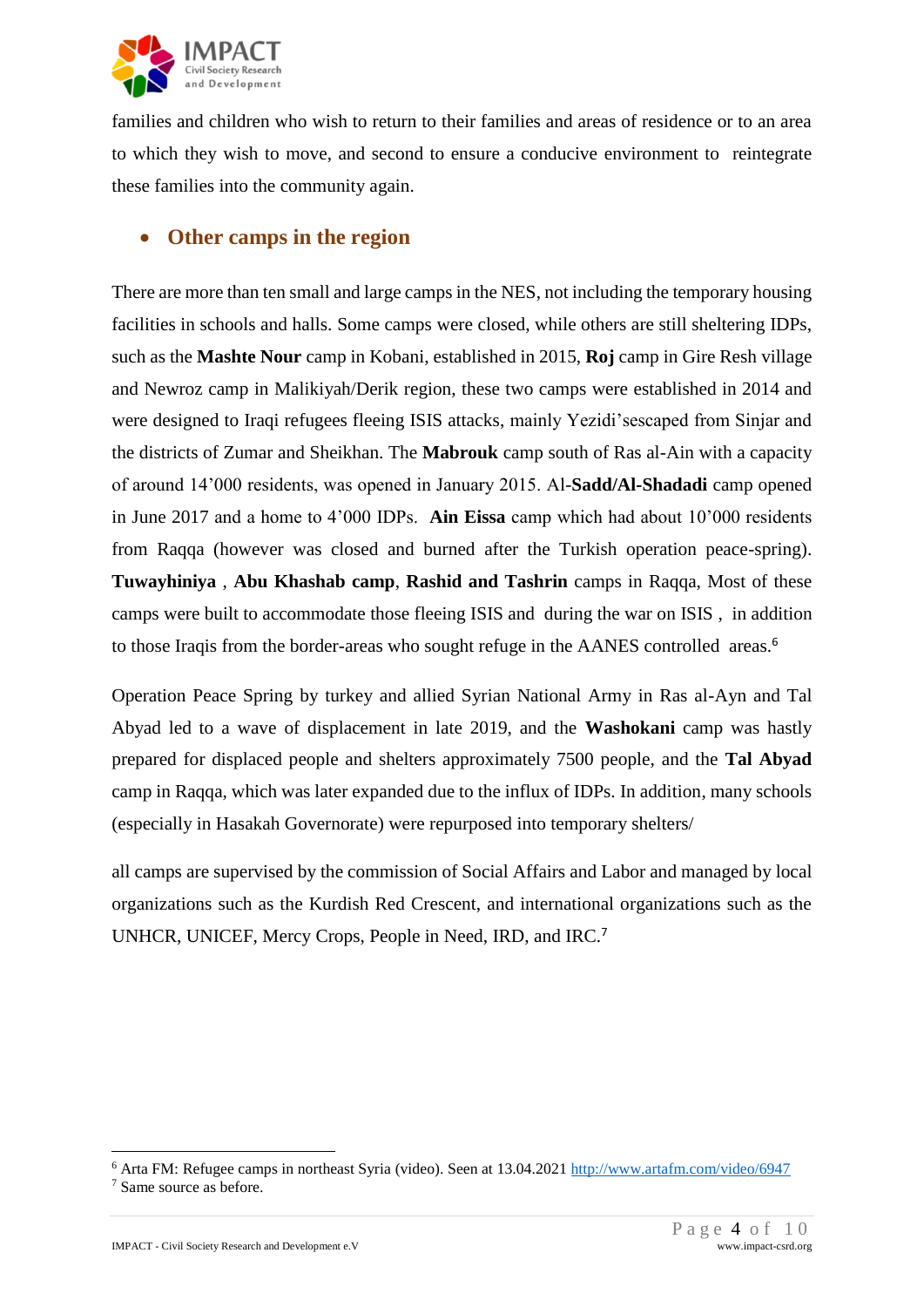

# **Ways to leaving Al-Hol camp for Syrian citizens**

### • Tribal and Family sponsorship

One of the main methods to release families from al-Hol camp is sponsorship by a tribal leader, a tribal leader (Sheiks and notables) are allowed to request the release of individuals, these are mostly members of the tribe or large families known by the tribal leaders, names are agreed upon by the tribal leaders and the camp administration and sponsors should be Syrians. This framework was introduced by the AANES in to deal with the crisis of IDPs, following the territorial defeat of ISIS in Baghouz in March 2019. According to a tribal leader in Deir Ezzor nearly 5000 families have been released this way, including 1200 families went to Raqqa. women who returned from Al-Hol find that family Sponsorship represents the least dangerous and least expensive way for families to leave the camp. Of the 25 women interviewed for this paper, eleven said they went out on bail (tribal or family sponsorship). The process is usually very slow according to returnees, however, the period after leaving the camp is the hardest, mainly to get accepted by the family and community, for instance, the parents of one woman refused to let her out with her children and adked to release her alone because she was married to an unknown person (a foreigner).

In addition to family and tribal sponsorship, the framework is also open for entities to facilitate the exit of some families. For example, a consortium of five local civil society organizations (CSOs) in Deir Ezzor in coordination with the Deir Ezzor Civil Council (DCC) prepared a lists of families to sponsor based on information given by relatives. According to one CSO representative, nearly 75 families were released by this initiative. however, this approach is not systematic yet and requires much coordination and approvals of many. Also the dependence of local oganizations on funding and donor agendas further complicates this work and limits its effectiveness.

One important issue affecting sponsorship system is corruption and nepotism. Some brokers/sponsors have reportedly cashed out large sums from camp residents to be added to the lists of those sponsored and will be released. This practice is hampering the efforts of Sheikhs and dignitaries who take upon themselves the released ones. one Sheikh of a significant tribe in Deir Ezzor has expressed his dismay at some sponsors who receive "bribes", these practices by others forced him to refrain from providing sponsorships to protect his reputation. He also confirmed that other Sheikhs had stopped helping camp residents for the same reasons.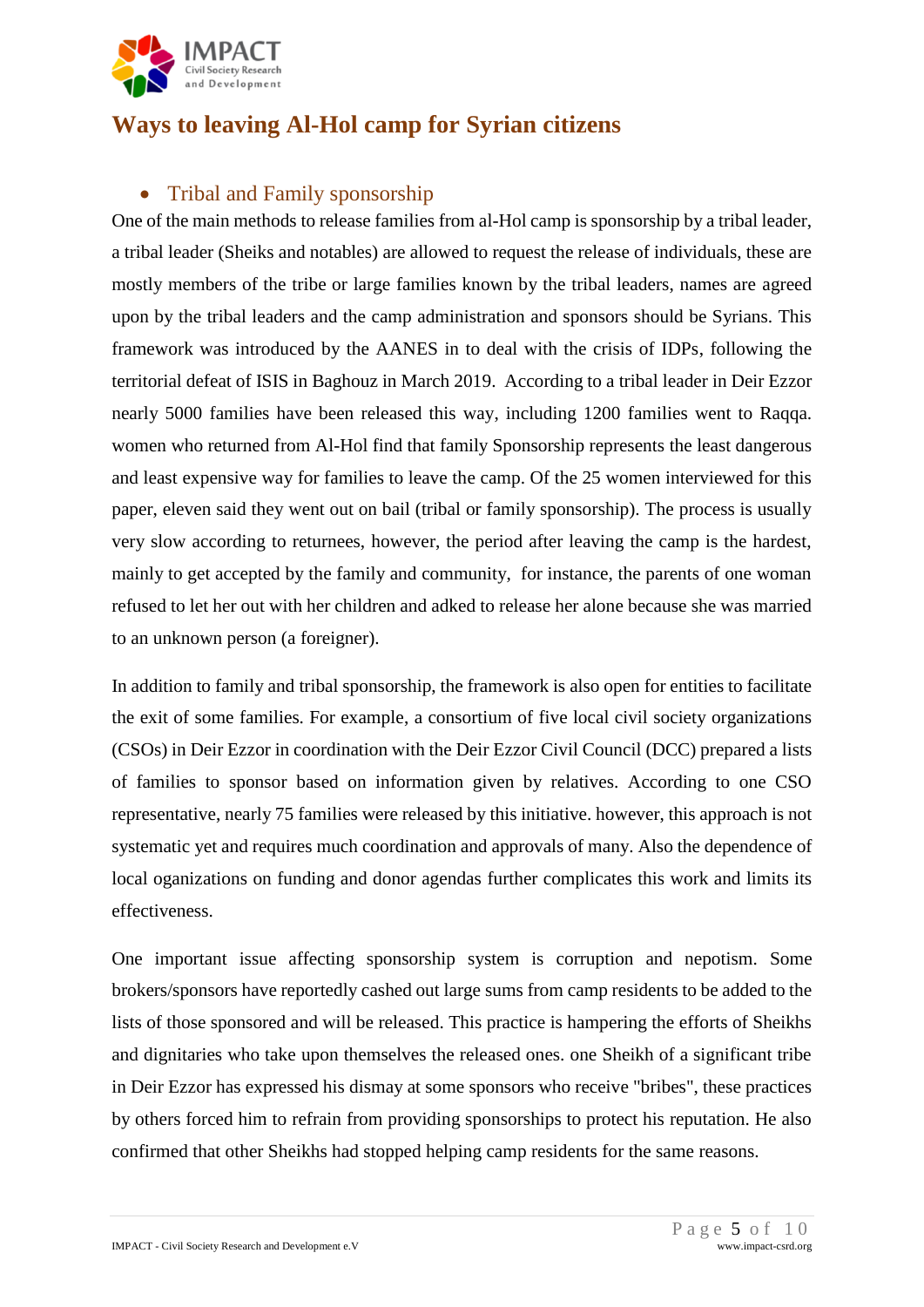

#### • Requests to leave the camp without a sponsor**:**

According to the survey, eight out of 25 women said they had left by applying for exit to camp management. this mechanism is available to families living in the camp who have voluntarily entered the camp and have no direct relationship with ISIS members. According to these women, the process included repeated requests and a long waiting periods for up to one year until the application was approved. According to media sources, approximately 65 families were released this way in March 2021 after their identity was verified and passed a security vetting<sup>8</sup>.

#### • Smuggling**:**

Some residents Resort to illegal ways to leave by paying smugglers to get the family out of the camp; One of the routes revealed lately was through the use of water trucks (tankers) that nearly killed the deserters. However, despite talks about smuggling and while some of the interviewees spoke about it, no monitoring or documentation of these operations are available. One reason for the lack of information might be to avoid accountability when the issue is investigated and documented according to one interview.

Six women interviewed for the survey stated that they were smuggled out . For these women, the biggest hurdle was the large sums they had to pay to smugglers. There are no precise figures or information on the amounts paid usually for smuggling, but some sources point to around \$800 per person.

In addition to the financial burden, getting out of the camp this way is risky, as smuggling is carried out by gangs inside and outside the camp. According to a source close to one smuggled family, the smuggled groups often get attacked just after leaving the camp and before reaching the final destination, with many failed attempts and the family returning to the camp.

### **Return destinations**

In the absence of accurate statistics and figures on the number of returnees from al-Hol camp to Deir Ezzor, especially with the prevalence of smuggling operations, documenting the returnees' whereabouts is another challenge to address the problems. However, distribution of population can be grouped into three main categories:

<u>.</u>

<sup>8</sup> Syria TV: 65 Syrian families emerge from Holocaust camp seen in 13.04.2021<https://bit.ly/3wNPwIN>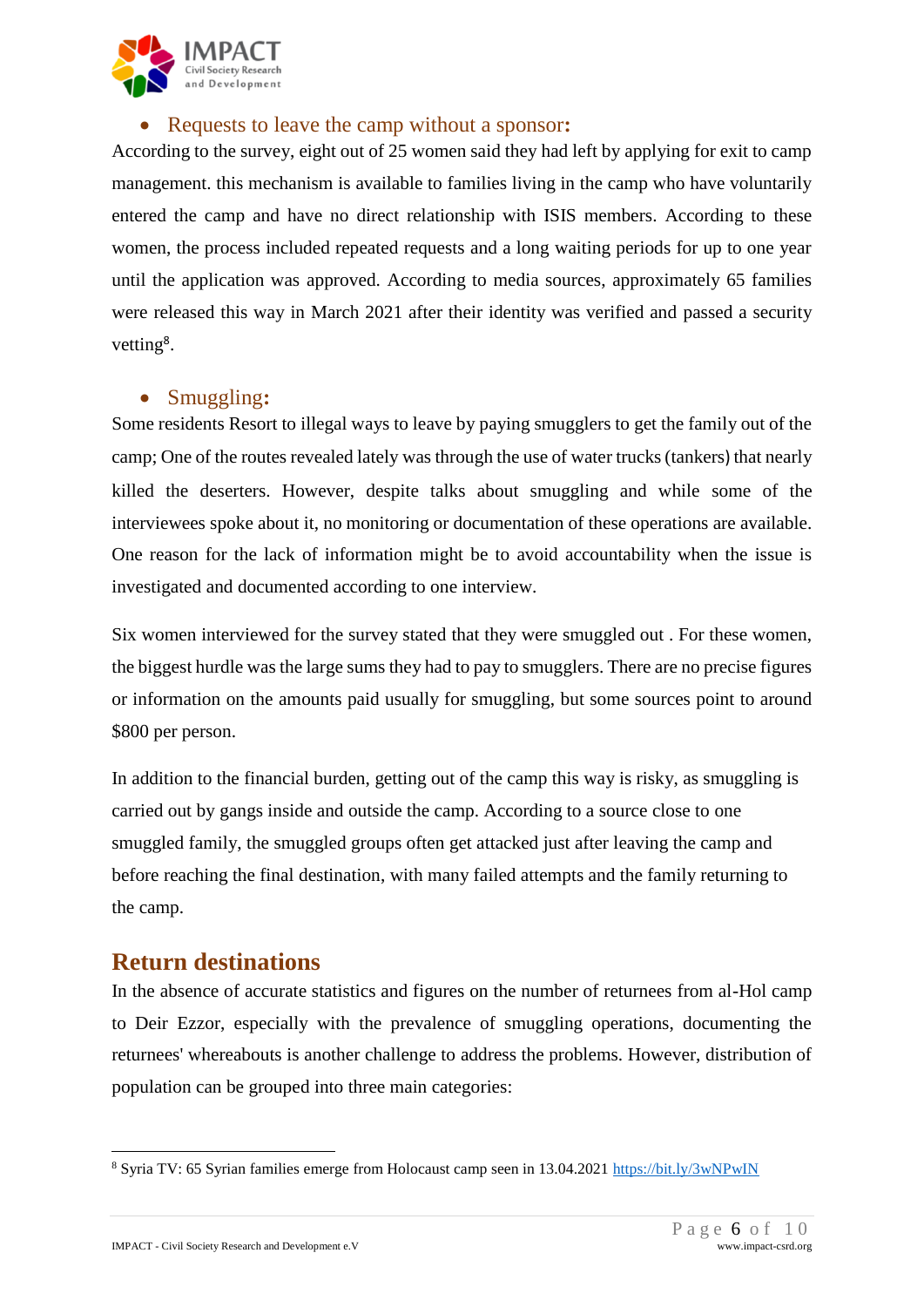

1. Returning to areas of origin in Deir Ezzor countryside: This category is primarily for those who return on sponsorship, as the return is to a place of residence determined by the conditions of the bail. For example, a family returning from al-Hol through tribal sponsorship often reside in the area where the tribe is spread or in the areas in which relatives of the sponsoring family reside. In addition, the security and economic situation is a factor in the distribution of returnees, as most returnees, mainly from areas under the control of the AANES, return to their towns and villages due to the relatively stable security situation compared to other areas, or because proximity to the family provides returnees with necessary housing and livelihood in most cases.

#### 2. Returnees from other areas but return to AANES-controlled Deir Ezzor countryside:

Returnees who come originally from areas are now under the control of Syrian regime forces and affiliated militias. in a dialogue session held in Al-Azbah town, participants reported that seven villages east of the Euphrates are currently under the control of regime forces and allied Iranian militias, so IDPs from those villages are now temporarily living in makeshift houses on the outskirts of Azbah town.

3. Returnees to other areas in Syria or abroad: This category includes people who come from other areas such as Raqqa governorate or the northern Aleppo countryside. However, some information also suggests Turkey as a destination for some returnees, especially for younger ones seeking jobs or fleeing security restrictions (arrests and forced conscription).

# **Challenges for returnees and reintegration opportunities:**

• **Housing**: The lack of adequate housing is one of the main challenges facing families returning from Al Hol, especially women and children. Of the 25 women interviewed in the questionnaire, 17 said they were staying with another family in the same house, either the larger family or the husband's parents, or even other families in the same situation. In addition, two of the women stated that they were staying in unprepared temporary shelters (an old poultry farm). According to knowledgeable source interviewed for the paper, many of the returning families found their previous homes destroyed or uninhabitable, forcing them to build tents with available materials to live in (such as jute), or to reside in another camp for displaced persons in the area (Al-Sadd and Abu Khashab camps) with less restrictions. Another source mentioned the spread of mud houses built hastily on the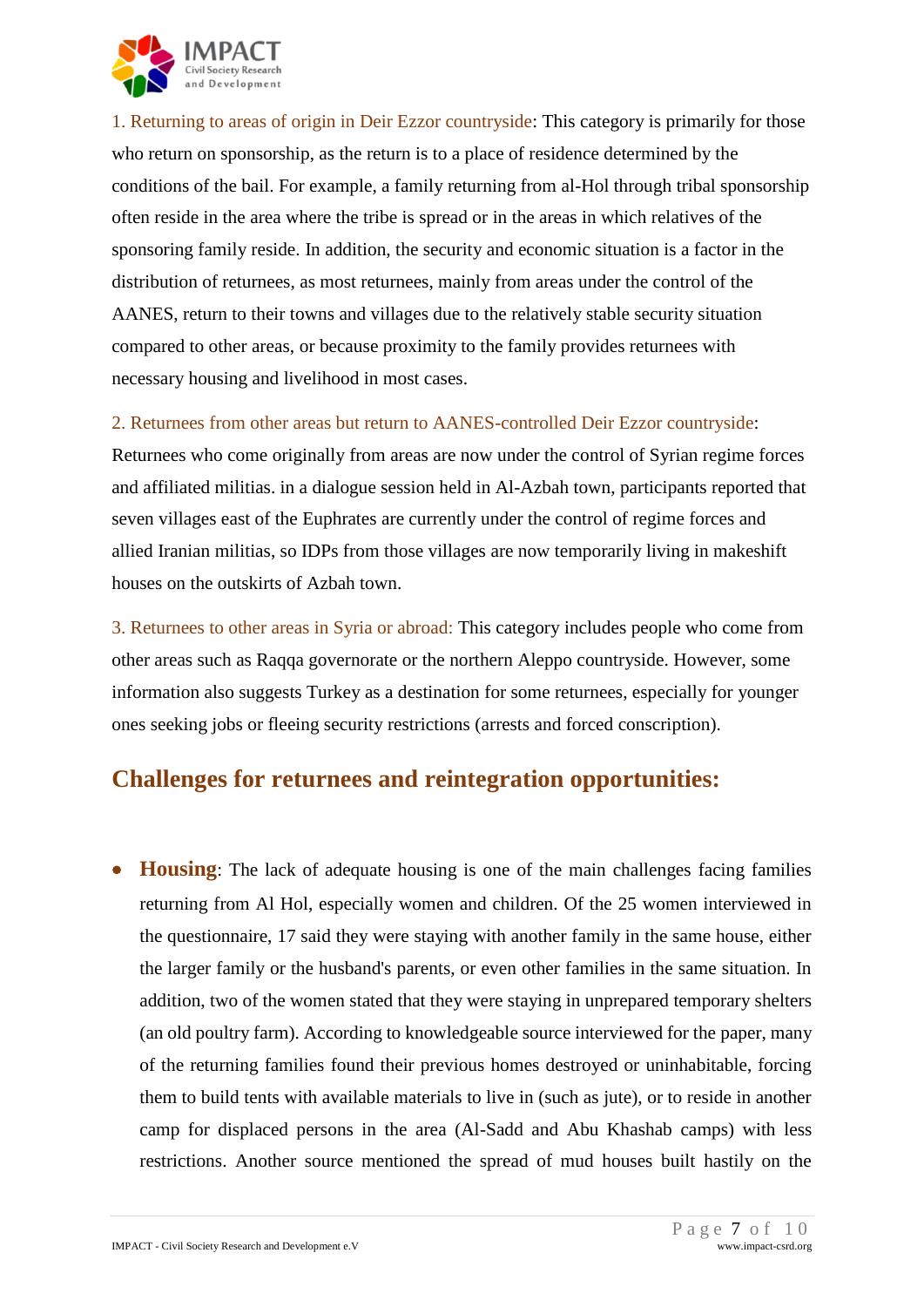

outskirts of villages and towns in some areas of rural Deir Ezzor.

- **Economic situation and livelihood**: the availability and quality of basic services in areas of return are of the most significant challenges for returnees and limits the effectiveness of reintegration efforts. The lack of specialized centers to provide assistance to returnees, which makes women out of the camp vulnerable to relying on relatives' assistance or returning to the camps. Of the 25 women surveyed, 17 reported living with their children without a steady provider, while six relied on a family member as a primary breadwinner (father, son or brother). In contrast, only two women said that they work and provide for the family. In this context, the limited employment opportunities available to women and the general weakness in qualifications play a key role in the difficulty of securing sustainable and sufficient employment opportunities to support the family. According to a local elder participating in the local dialogue sessions on the situation of the returnees, "a large portion of the detainees in al-Hol camp prefer to stay there rather than returning to their villages, because of the economic situation", as staying in the camp may ensure the family's access to humanitarian assistance from the camp administration.
- **Community view of returnees:** Reintegration within the community is usually challenged by the perception and acceptance of returnees, especially those known or suspected to be association with ISIS members. Several women interviewed said they suffered from a negative perception of them and were treated as if they were radicalized, this practice pushed them to live in isolation at the edges of the villages and towns they returned to, two of whom were married to foreign fighters. However, a tribal sheikh interviewed for this paper offered a very different account: "The returnees are from our own tribe, and we have to welcome them and give them everything we can, and there is no discriminatory views against them," he said.
- **Legal Issues and civil-register documents:** Many returnees are unable to issue identification papers for themselves and their children, especially as the marriages have not been documented in any civil registers. the problem is stark when the nationality of of the father is unknown, as many children were born to foreign fighters whose real names are not known even to their spouses, according to the Syrian law the mothers don't grant Syrian nationality to their children, it is also difficult (if not impossible) to register the children of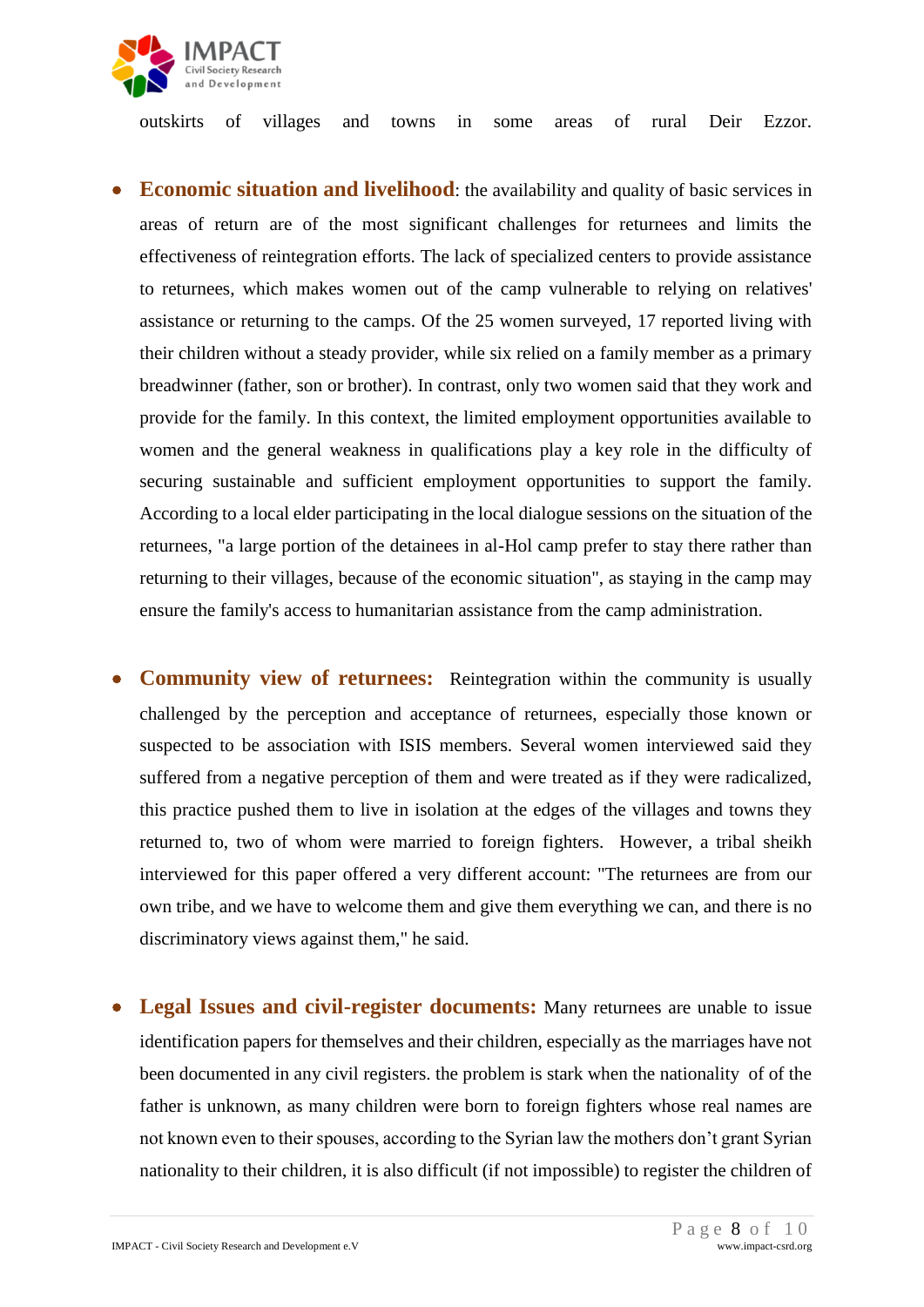

Syrian nationals since official records are located in areas under Syrian government control in the city of Deir Ezzor, which makes the issue of formal birth registration of newborns a priority to attend to.

• **The threats of extremist ideology:** In the absence of large programs to counter extremism violent, both inside and outside the camp, the spread of extremist ideology could become a major challenge for the reintegration processes. One interviewee cited the danger associated with extremist ideology among children and youth who lived most of their lives under this ideology and "know nothing but a tent, extremist rhetoric, and the ideology of ISIS." he also pointed to the moral dilemma in balancing the humanitarian principles and the sympathy for families of former fighters from one side, and the danger inherent in the influence and conviction in extremist ideology on these families receiving support, from the other side.

This factor also poses a challenge to the design of psychological and livelihood support programs for returnees, especially women and children. A member of a CSO mentioned the reluctance of a woman to join a professional qualification program in hairdressing as she considers it unreligious or "Haram". There is also an urgent need to train CSO and aid workers on the design of psychosocial support programs that take into account the issue of extremist ideology and the premise of intolerance in this group.

• **Contextual challenges**: Security concerns is a major challenge both for returnees and the local communities, especially considering the increasing activity of ISIS sleeper cells and the prevalence of kidnapping and assassinations. A community leader stated in a dialogue session that the raids and security operations carried out by SDF in the area are also contributing to the stalling of the reintegration process. Calls were made by some communities for the displaced to leave the area due to their direct involvement and their role in the "security incidents and chaos." He described the security operations taking place in the area as "harassment of returnees and their families." Furthermore, a number of participants in the dialogue sessions pointed to the difficulty of separating the issue of returnees and reintegration from the security and political situation in Syria as a whole, pointing to the stalled political solution as an impediment that hinders stability and the improvement of living conditions of both the returnees and the communities.